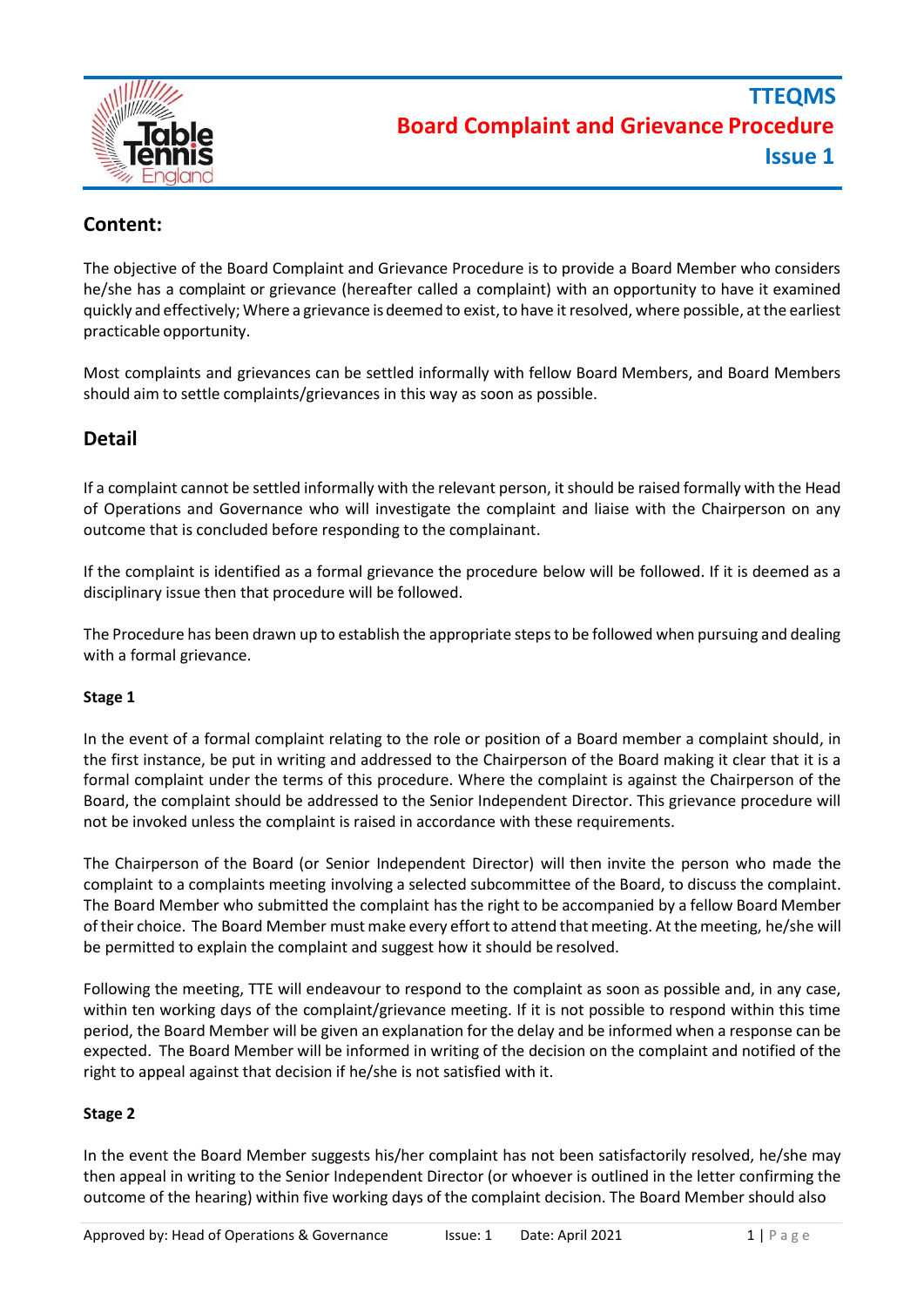

set out the grounds for the appeal.

Upon receipt of such a request, the Senior Independent Director (who may not be the person to whom the appeal was addressed) shall make arrangements to hear the complaint at an appeal meeting and at this meeting the Board Member may again be accompanied by fellow Board Member of his/her choice.

Following the meeting, the Senior Independent Director will endeavour to respond to the complaint as soon as possible and, in any case, within ten working days of the appeal hearing. If it is not possible to respond within this time period, the Board Member will be given an explanation for the delay and be told when a response can be expected. The Board Member will be informed, in writing, of Table Tennis England's decision regarding the complaint/grievance appeal.

This is the final stage of the Board Complaint and Grievance Procedure and the decision shall be final.

# **Summary Stage 1 Complaint/Grievance** In writing to Chairperson of the Board or alternative Senior Independent Director Complaint/Grievance meeting if deemed serious it will be referred to the Board Disciplinary Procedure or Capability Procedure Response in writing within 10 working days RightofAppeal **Stage 2 Appeal** In writing to Senior Independent Director or alternative designated Board Director Appeal meeting Response in writing within 10 working days Appeal decision is final

**Associated Documents**

1 | Board Guidance Pack

Approved by: Head of Operations & Governance Issue: 1 Date: April 2021 2 | P a g e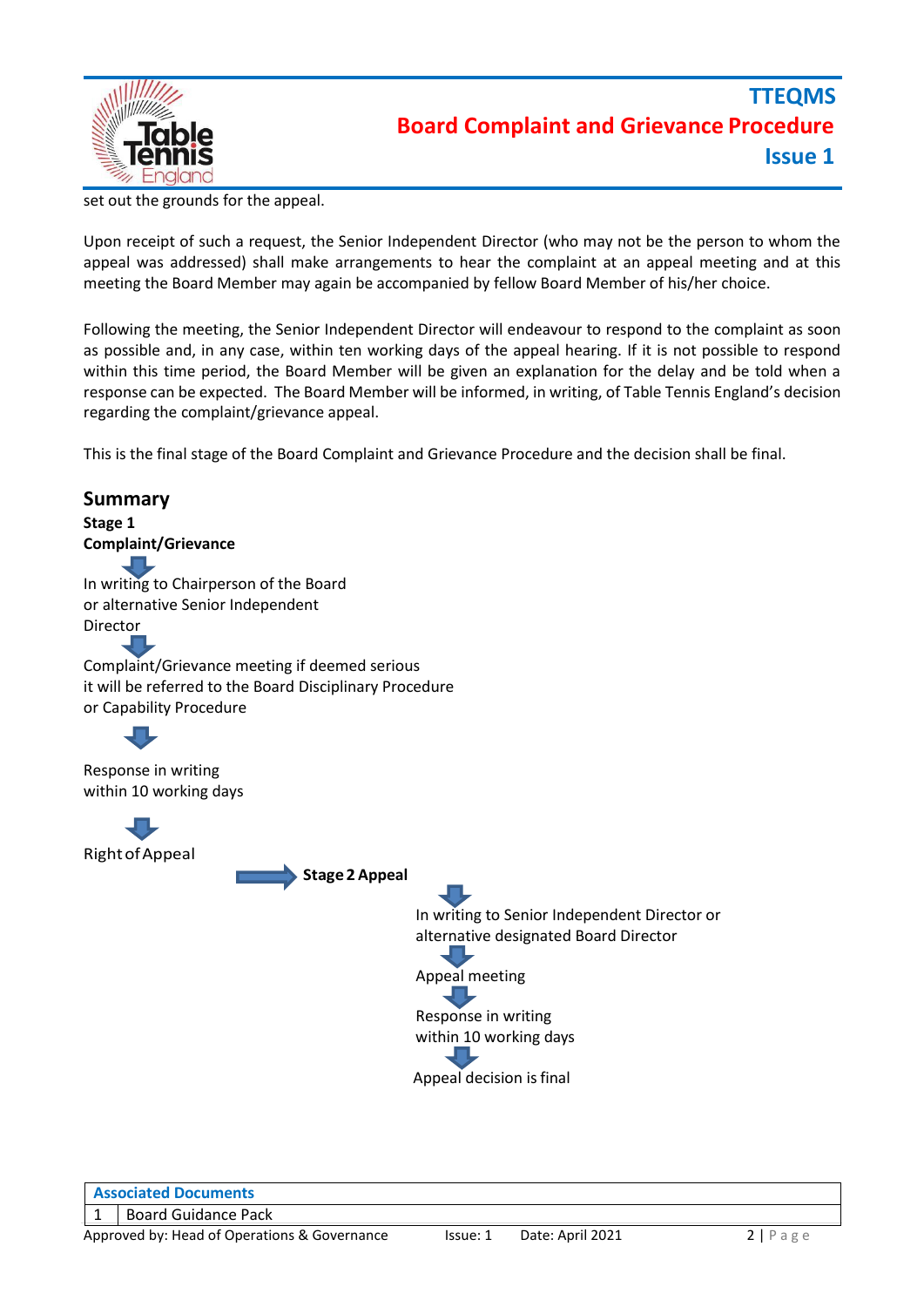|                                          | $\frac{1}{\sum_{i=1}^{n} \frac{1}{\sum_{i=1}^{n} \frac{1}{\sum_{i=1}^{n} \frac{1}{\sum_{i=1}^{n} \frac{1}{\sum_{i=1}^{n} \frac{1}{\sum_{i=1}^{n} \frac{1}{\sum_{i=1}^{n} \frac{1}{\sum_{i=1}^{n} \frac{1}{\sum_{i=1}^{n} \frac{1}{\sum_{i=1}^{n} \frac{1}{\sum_{i=1}^{n} \frac{1}{\sum_{i=1}^{n} \frac{1}{\sum_{i=1}^{n} \frac{1}{\sum_{i=1}^{n} \frac{1}{\sum_{i=$ | <b>TTEQMS</b><br><b>Board Complaint and Grievance Procedure</b><br><b>Issue 1</b> |  |
|------------------------------------------|---------------------------------------------------------------------------------------------------------------------------------------------------------------------------------------------------------------------------------------------------------------------------------------------------------------------------------------------------------------------|-----------------------------------------------------------------------------------|--|
| 2                                        | <b>Disciplinary Procedure</b>                                                                                                                                                                                                                                                                                                                                       |                                                                                   |  |
| 3                                        | <b>Capability Procedure</b>                                                                                                                                                                                                                                                                                                                                         |                                                                                   |  |
| <b>Associated Guidance / Legislation</b> |                                                                                                                                                                                                                                                                                                                                                                     |                                                                                   |  |
|                                          | n/a                                                                                                                                                                                                                                                                                                                                                                 |                                                                                   |  |
| 2                                        |                                                                                                                                                                                                                                                                                                                                                                     |                                                                                   |  |